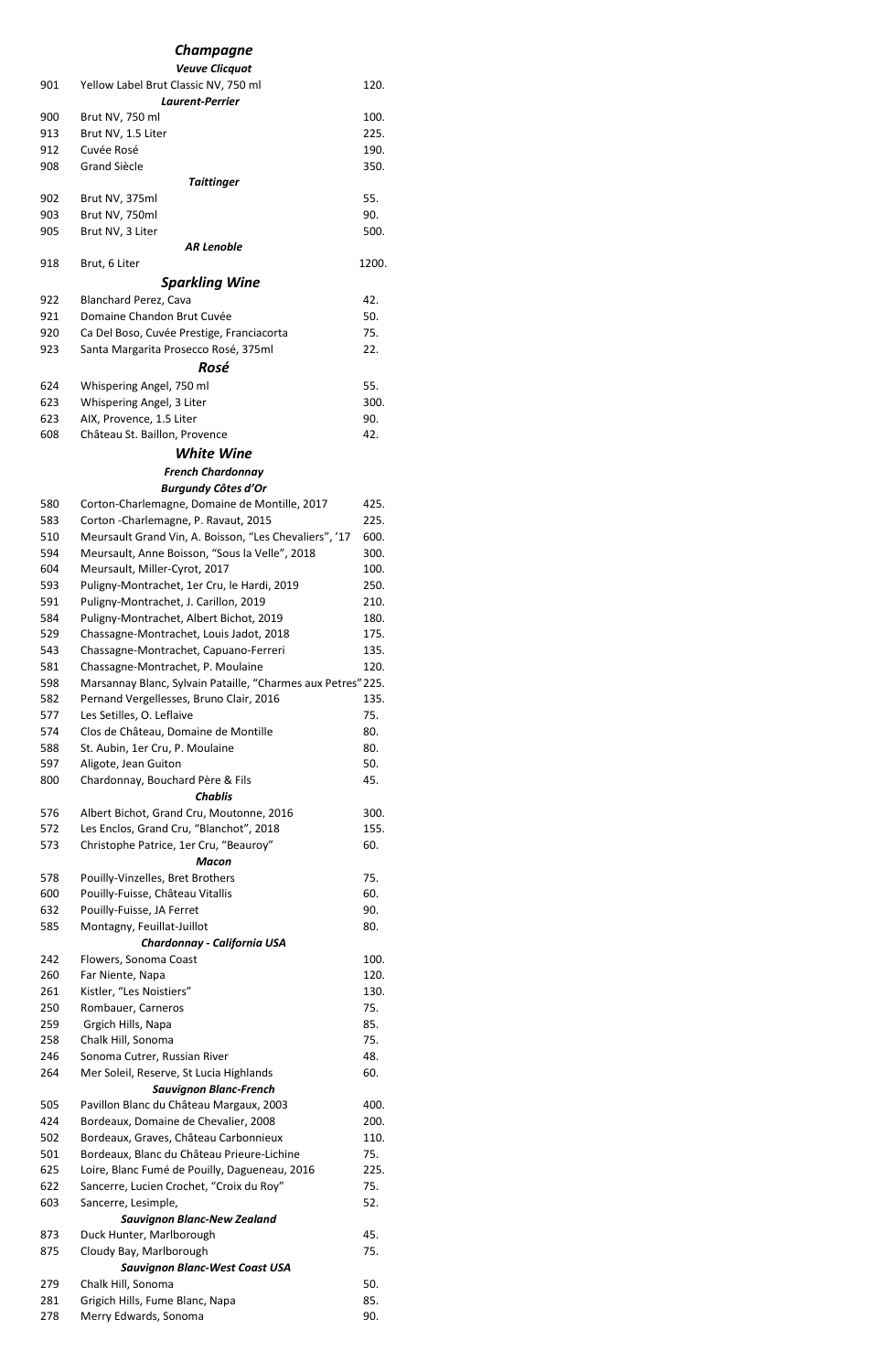# *Pinot Grigio & Other Regional Whites*

| 830 | Pinot Grigio, Castelfeder, Alto Adige, Italy                                          | 50.  |
|-----|---------------------------------------------------------------------------------------|------|
| 283 | Pinot Gris, King Estate, Oregon                                                       | 42.  |
| 628 | Viognier, Yves Cuilleron, Rhone, France                                               | 60.  |
| 899 | Muscadet, Château La Berriere                                                         | 42.  |
| 887 | Vinho Verde, Aveleda Alvarinho, Portugal                                              | 33.  |
| 290 | Reisling, Château St Micherle, Oregon                                                 | 45.  |
| 292 | Grüner Veltliner, Schlosskellerei, Kampal<br><b>Half Bottle Selections White Wine</b> | 36.  |
| 305 | Pinot Grigio, Sta. Margarita, IT                                                      | 30.  |
| 316 | Pouilly-Fuissé, Jadot, FR                                                             | 30.  |
| 302 | Chardonnay, Kendall Jackson, CA                                                       | 20.  |
| 319 | Reisling, Willm, Alsace, FR                                                           | 20.  |
|     | <b>Red Wine</b>                                                                       |      |
|     | <b>Burgundy</b>                                                                       |      |
| 522 | Chambertin, Clos de Beze,                                                             |      |
|     | B. Clair, Grand Cru, 2015                                                             | 850. |
| 537 | Chambertin, Harmand-Geoffroy, 1.5 Liter                                               | 800. |
| 524 | Mazis-Chambertin, Grand Cru,                                                          |      |
|     | Harmand-Geoffroy, 2015                                                                | 500. |
| 535 | Charmes Chambertin, 2016, D. Duband                                                   | 695. |
| 533 | Gevrey-Chambertin, B. Leroux, 2017                                                    | 180. |
| 528 | Clos de Vougeout, Albert Bichot, 2016                                                 | 550. |
| 534 | Petit Vougeout, Hudelot-Noellot, 2018                                                 | 300. |
| 530 | Corton Grancey, Grand Cru, L. Latour, 2015                                            | 330. |
| 532 | Vosne Romanée, B. Leroux, 2015                                                        | 220. |
| 527 | Fixin, 1er, Monopole, "Clos Napoleon", Gelin                                          | 190. |
| 536 | Fixin, A. Bichot                                                                      | 75.  |
| 526 | Aloxe-Corton, Cornu, 2016                                                             | 150. |
| 538 | Morey-St-Denis, Domaine Tortochot, 2018                                               | 120. |
| 586 | Haut Côte de Nuits,"Myosotis", Naudin, '18                                            | 175. |
| 541 | Pommard, P. Boisson, 2018                                                             | 160. |
| 523 | Volnay, "Les Petit Poisots", J. Guiton, 2017                                          | 145. |
| 544 | Chassagne-Montrachet, Prudhon                                                         | 110. |
| 553 | Mercurey, Meix Foulot, 1er, Monopole                                                  | 85.  |
| 521 | Santenay, JM Pillot, "Les Champ Claude"                                               | 80.  |
| 540 | Bourgogne Rouge, P. Boisson                                                           | 75.  |
| 546 | Beaujolais, Morgon, Château Ste Jacques                                               | 55.  |
|     | <b>Rhone Valley</b>                                                                   |      |
| 612 | Ermitage "Ex Voto", E. Guigal, 2013                                                   | 850. |
| 617 | Cornas, A. Voge, 2017                                                                 | 170. |
| 616 | Châteauneuf du Pape, Vieux Telegraphe, 2019                                           | 210. |
| 611 | Châteauneuf du Pape, Cht. Nerthe, 2017                                                | 150. |
| 615 | Châteauneuf du Pape, Perrin                                                           | 75.  |
| 449 | Côtes du Rhone, JL Chave, 1.5 Liter                                                   | 95.  |
| 621 | Gigondas, Gour de Chaude                                                              | 70.  |
| 613 | Vacqueyras, Sang de Cailloux                                                          | 70.  |
| 620 | Crozes Hermitage, Domaine Chave                                                       | 60.  |
| 614 | St Joseph, Domaine G. Farge                                                           | 60.  |
|     | <b>Italian Red Wine</b>                                                               |      |
| 805 | Super Tuscan, Solaia, Antinori, 2017                                                  | 750. |
| 819 | Super Tuscan, Bolgheri, Aska                                                          | 65.  |
| 804 | Chianti Classico, Reserva Ducale Gold, Ruffino                                        | 90.  |
| 806 | Chianti Classico, Monsanto                                                            | 55.  |
| 807 | Brunello di Montalcino, Castello Banfi, 2015                                          | 140. |
| 802 | Brunello di Montelcino, Fattoria La Lecciata                                          | 75.  |
| 808 | Barolo, Tortoniano, M. Chiarlo, 2016                                                  | 130. |
| 811 | Barolo, Terre di Bo                                                                   | 55.  |
| 814 | Amarone, Masi Costasera, 2016                                                         | 115. |
| 815 | Amarone, Zardini                                                                      | 65.  |
| 821 | Langhe, Freisa, GD Vajra                                                              | 75.  |
| 820 | Vin Nobile di Montepulciano, Fanetti                                                  | 60.  |
| 801 | Alto Adige, Schiave, Kaltern                                                          | 50.  |
| 832 | Veronese, Palazzo della Torre, Allegrini                                              | 45.  |
|     | <b>Australia &amp; New Zealand</b>                                                    |      |
| 857 | Shiraz, "Lily's Garden", Two Hands, 2016                                              | 130. |
| 856 | Pinot Noir, Craggy Range, "Te Muna"                                                   | 90.  |
| 858 | Shiraz, Penfolds, Bin 28                                                              | 60.  |
|     |                                                                                       |      |

| 514 | PINOL NOIL, KING ESIALE, OLEGON     | Z4.  |
|-----|-------------------------------------|------|
| 309 | Bordeaux, Château Larose-Trintaudon | 25.  |
| 123 | Rhone, Châteauneuf du Pape, Caboche | 30.  |
| 308 | Côtes du Rhone, E. Guigal           | 25.  |
| 325 | Brunello di Montalcino, Lecciata    | 40.  |
| 304 | Malbec, Catena Zapata               | 25.  |
|     | <b>Sauterne &amp; Dessert Wine</b>  |      |
| 506 | Château d'Yquem, 1999               | 650. |
| 507 | Château d'Yquem, 2005, 375 ml       | 420. |
| 511 | Château Rieussec, Grand Cru         | 240. |
| 508 | Petit Guiraud, 375 ml               | 40.  |
| 895 | Muscat, Fenouillet                  | 39.  |

| <b>June 2022</b> | <b>Vintages May Change</b> |
|------------------|----------------------------|
|------------------|----------------------------|

### *Iberia & South America*

| 891 | Cabernet Sauvignon, Chile, Don Melchor, 2013    | 200.  |
|-----|-------------------------------------------------|-------|
| 898 | Malbec, Argentina, Zuccardi Tito                | 75.   |
| 892 | Carignan, Spain, Priorat, Alvaro Palacios       | 50.   |
| 896 | Tempranillo, Spain, Crianza, Condado de Haza    | 45.   |
|     | <b>Pinot Noir - USA</b>                         |       |
| 212 | Talisman, Napa, Weir Vineyard, 2016             | 150.  |
| 210 | Flowers, Sonoma Coast                           | 100.  |
| 214 | Golden Eye, Anderson Valley                     | 90.   |
| 208 | J., Russian River                               | 80.   |
| 201 | Oregon, Willamette Vineyards                    | 45.   |
|     | Cabernet Sauvignon - California                 |       |
| 116 | Harlan Estate, Napa, 2014                       | 2500. |
| 106 | Bond, "Pluribus", Napa, 2014                    | 1300. |
| 114 | Bond, "St Eden", Napa, 2014                     | 1200. |
| 124 | Diamond Creek, "Gravelly Meadow" Napa, '16      | 500.  |
| 126 | David Arthur, "3 Acre Red", Napa, 2017          | 375.  |
| 119 | Dunn Vineyards, Napa, 2009                      | 350.  |
| 117 | Dunn Vineyards, Howell Mountain, 2017           | 325.  |
| 105 | Caymus, Special Select, 2017                    | 375.  |
| 133 | Caymus, Napa                                    | 180.  |
| 136 | Heitz Cellar, "Martha's Vineyard", Napa, 2014   | 350.  |
| 101 | Heitz Cellar, Trailside, Napa, 2014             | 300.  |
| 100 | Heitz Cellar, Napa, 2017                        | 120.  |
| 118 | Silver Oak, Alexander Valley, DOUBLE MAGNUM     | 700.  |
| 112 | Silver Oak, Alexander Valley, MAGNUM            | 450.  |
| 113 | Silver Oak, Napa, 2017                          | 325.  |
| 110 | Silver Oak, Alexander Valley, 2017              | 170.  |
| 138 | Corison, Napa, 2018                             | 200.  |
| 143 | Joseph Phelps, Napa, 2018                       | 180.  |
| 137 | Duckhorn Vineyards, Napa, 2019                  | 130.  |
| 111 | Frog's Leap, Napa                               | 100.  |
| 109 | Robert Mondavi, Napa                            | 90.   |
| 154 | Oberon, Napa                                    | 50.   |
|     | <b>Proprietary Blends - California</b>          |       |
| 145 | Opus One, Napa, 2018                            | 400.  |
| 130 | Buccella, "Mixed Blacks", Napa, 2017            | 250.  |
| 128 | Hudson Ranch, "Phoenix", Napa, 2018             | 225.  |
| 134 | Donelan, "Moriah", Sonoma, 2016                 | 150.  |
| 122 | The Prisoner, Napa                              | 90.   |
| 103 | Robert Sinskey, POV, Napa                       | 80.   |
| 104 | Gloria's Old Vines, "Cailin's Cuvée", Mendocino | 40.   |
|     | Red Varietals - California                      |       |
| 135 | Syrah, Shafer, "Relentless", Napa, 2010         | 195.  |
| 176 | Merlot, Duckhorn, "3 Palms", Napa, 2016         | 170.  |
| 185 | Merlot, Pride Mountain, Sonoma, 2017            | 125.  |
| 180 | Merlot, Stag's Leap Winery, Napa                | 65.   |
| 168 | Zinfandel, Saldo, Napa                          | 60.   |
|     | Half Bottle – Red                               |       |
| 300 | Opus One, 2018                                  | 275.  |
| 307 | Cabernet Sauvignon, Corison, 2017               | 120.  |
| 320 | Cabernet Sauvignon, Trefethen, Napa             | 65.   |
| 321 | Pinot Noir, Robert Sinskey, Napa                | 55.   |
| 314 | Pinot Noir, King Estate, Oregon                 | 24.   |